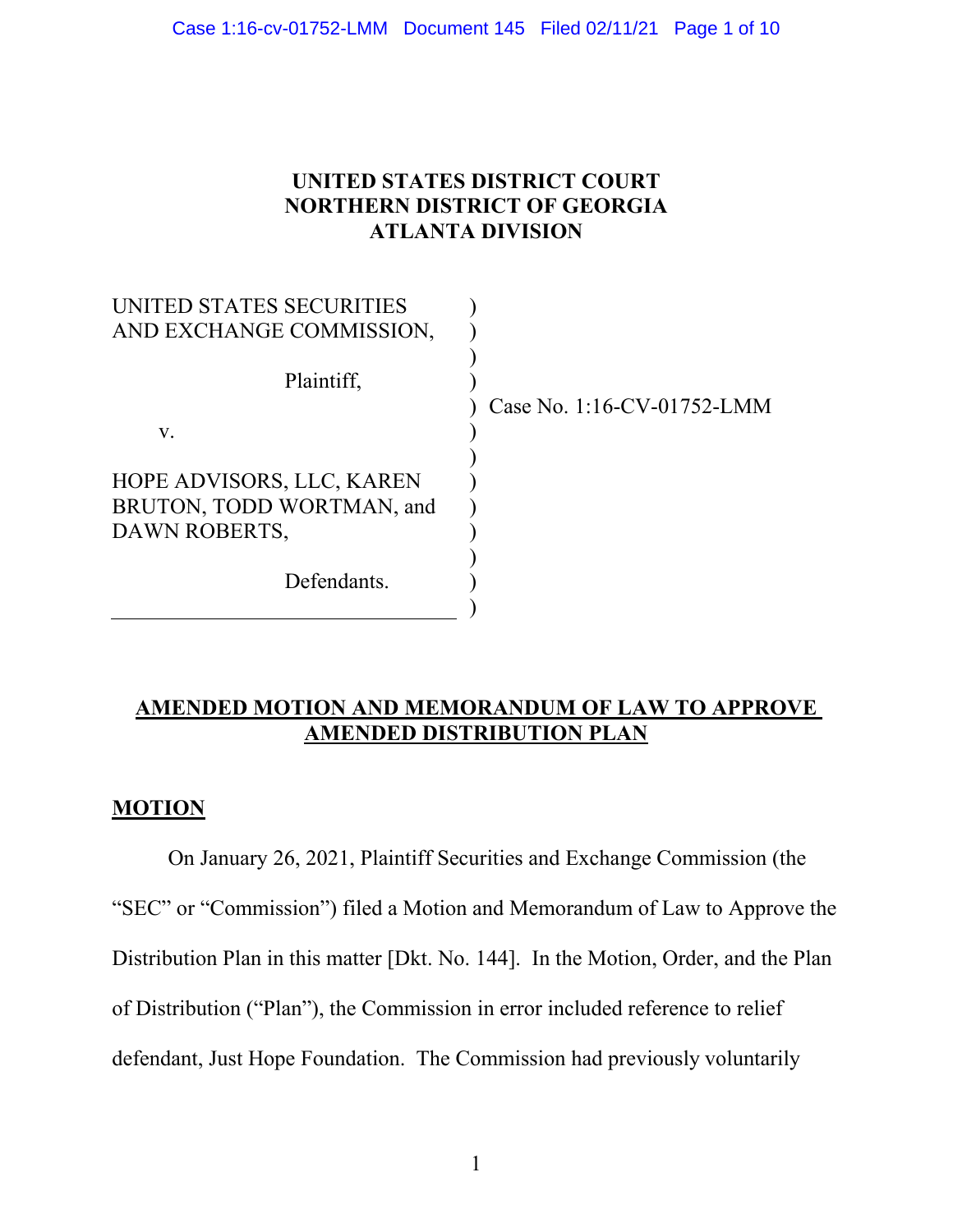dismissed any claims against Just Hope Foundation with prejudice on October 11, 2018 [Dkt. No. 137]. The Commission now amends its Motion and accompanying documents to exclude Just Hope Foundation as relief defendant.

Additionally, the Commission also now amends the definition of "Excluded Party" as found in the Plan, under Section II, Defined Terms. The prior definition was overly expansive. Excluded Party is now defined in the amended distribution plan (the "Amended Plan" or "Plan") as "Defendants, affiliates, or controlled entities who served in such capacity during the Relevant Period, and their assigns, creditors, heirs, and distributes".

The Commission now moves the Court for an order to approve the Commission's proposed Amended Plan to distribute funds paid by Hope Advisors, LLC ("Hope"), Karen Bruton ("Bruton"), Todd Wortman ("Wortman"), and Dawn Roberts ("Roberts") (collectively, "Defendants"), and any future funds to be paid by Defendants to investors harmed by Defendants' conduct described in the Amended Complaint.

### **MEMORANDUM OF LAW**

#### **I. FACTS**

On August 30, 2017, the Commission filed an Amended Complaint against the Defendants. The Amended Complaint alleged that Hope and Bruton

2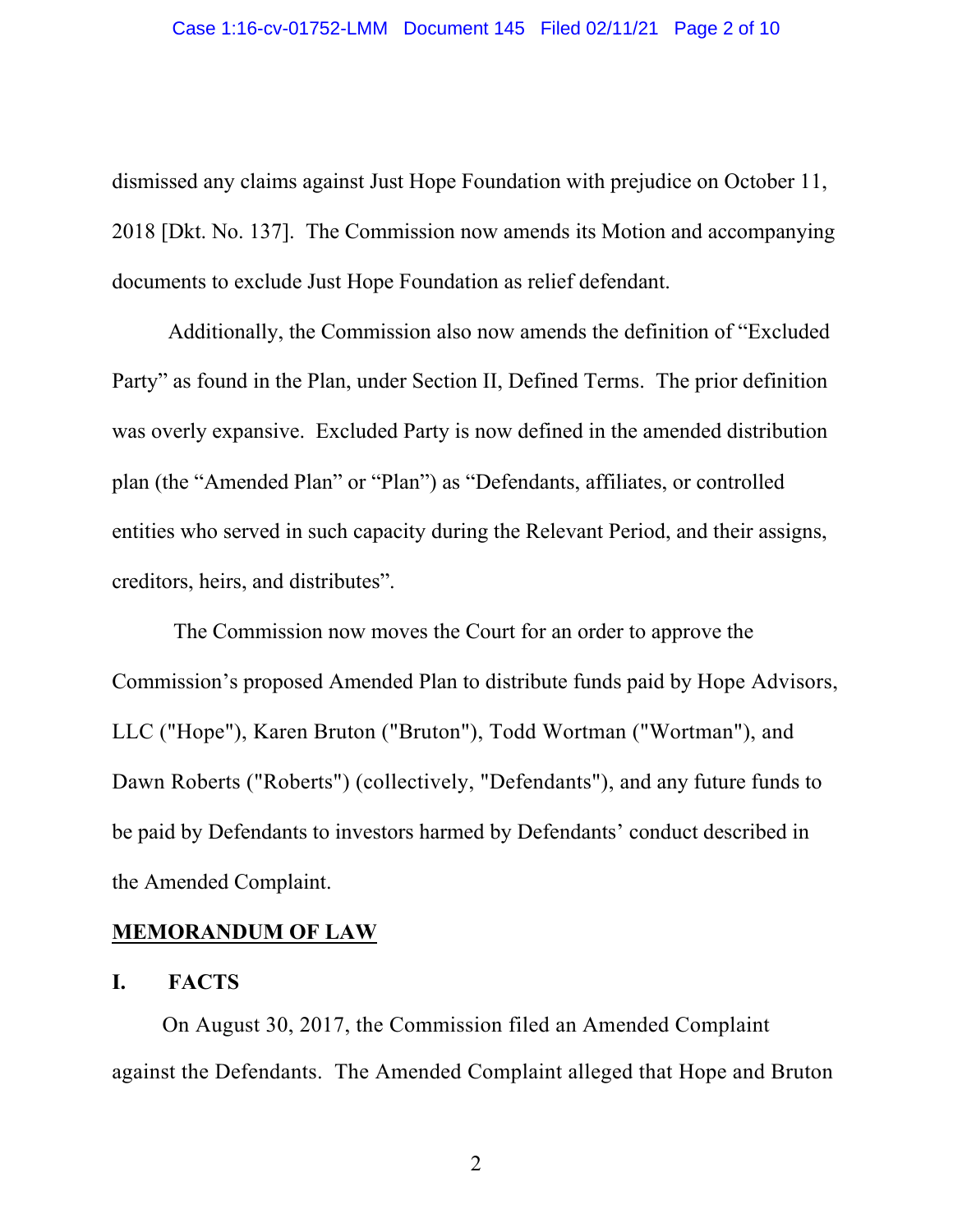perpetrated a scheme to charge unearned fees to Hope Investments LLC (the "HI Fund"), a fund they managed. The Amended Complaint further alleged that two employees of Hope, Wortman and Roberts, aided and abetted this fraud.

The scheme worked as follows: The HI Fund employed a "high-water-mark" fee structure pursuant to which Hope would not be entitled to a fee unless the HI Fund's "realized" gains exceeded any accumulated "realized" losses. From at least November 2014 until the Commission filed its Amended Complaint, Bruton directed Hope to engage in a continuous pattern of trading to deceive investors in the HI Fund and circumvent that fund's high-water-mark fee structure. The fraudulent scheme exploited the HI Fund's disclosed practice of calculating the incentive fee exclusively based on monthly net "realized" gains — "unrealized" gains and losses *(i.e.,* those attributable to open trading positions at a month's end) were not included in the fee calculation. Each month, Bruton (or other Hope employees at her direction) caused the HI Fund to use an options trading strategy ("Scheme Trades") for the purpose of realizing a sufficiently large gain in the current month in order to guarantee that accumulated realized losses would be wiped out until the following month. Hope did not simply delay realization of trading losses, the Defendants also intentionally sized the Scheme Trades such that the HI Fund realized a profit every month, thus allowing Hope

3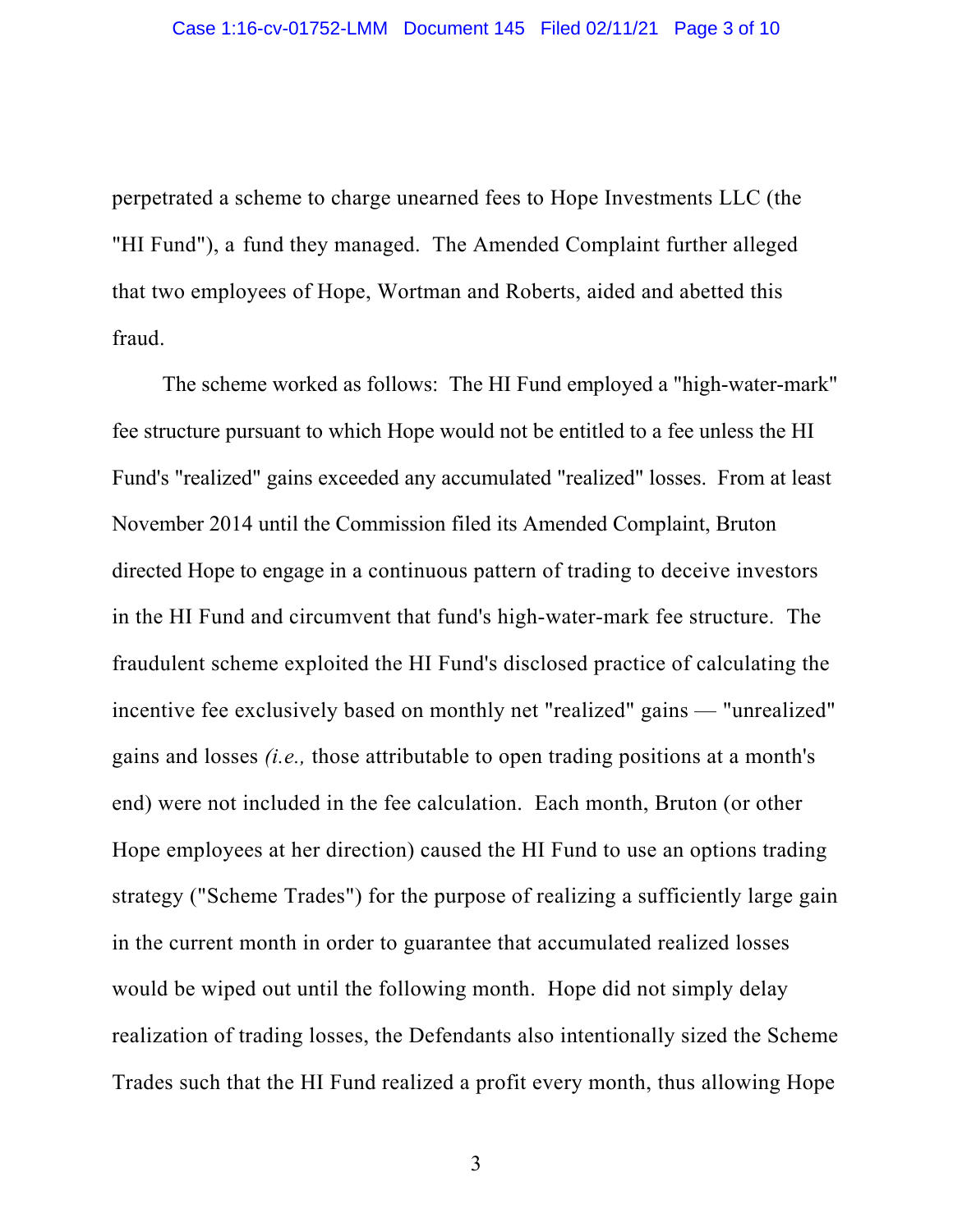to circumvent the high-water-mark structure and collect a fee.

On September 13, 2018, the Court entered the Final Judgment against Hope and Bruton (Dkt. #132). On September 18, 2018, the Court entered the Consent Final Judgments against Wortman and Roberts (Dkt. #135 and Dkt. #136). Pursuant to their respective final judgments, Defendants were permanently enjoined from violating and from aiding and abetting violations of the provisions of the federal securities laws contained in the Commission's Complaint. In addition, the Court imposed against Hope and Bruton, jointly and severally, disgorgement and civil penalties of \$1,237,235.00 and \$250,000.00, respectively. On September 17, 2018, Hope and Bruton paid \$1,487,235.00 representing the entire amount of their judgment to the Commission. The Court imposed civil penalties against Wortman and Roberts of \$100,000 and \$75,000, respectively. Wortman made payments on September 27, 2018, January 10, 2019, May 3, 2019, and September 5, 2019 of \$25,000, \$24,402.67, \$24,600.56, and \$24,772.97, respectively. Roberts made payments on September 27, 2018, December 24, 2018, and April 1, 2019 of \$18,750.00, \$18,404.18, and \$37,205.27, respectively.

By Order dated July 16, 2019, the Court created a fair fund for the disgorgement and civil penalties paid (the "Fair Fund"), and appointed Miller Kaplan Arase, LLP as Tax Administrator (the "Tax Administrator"). The Fair

4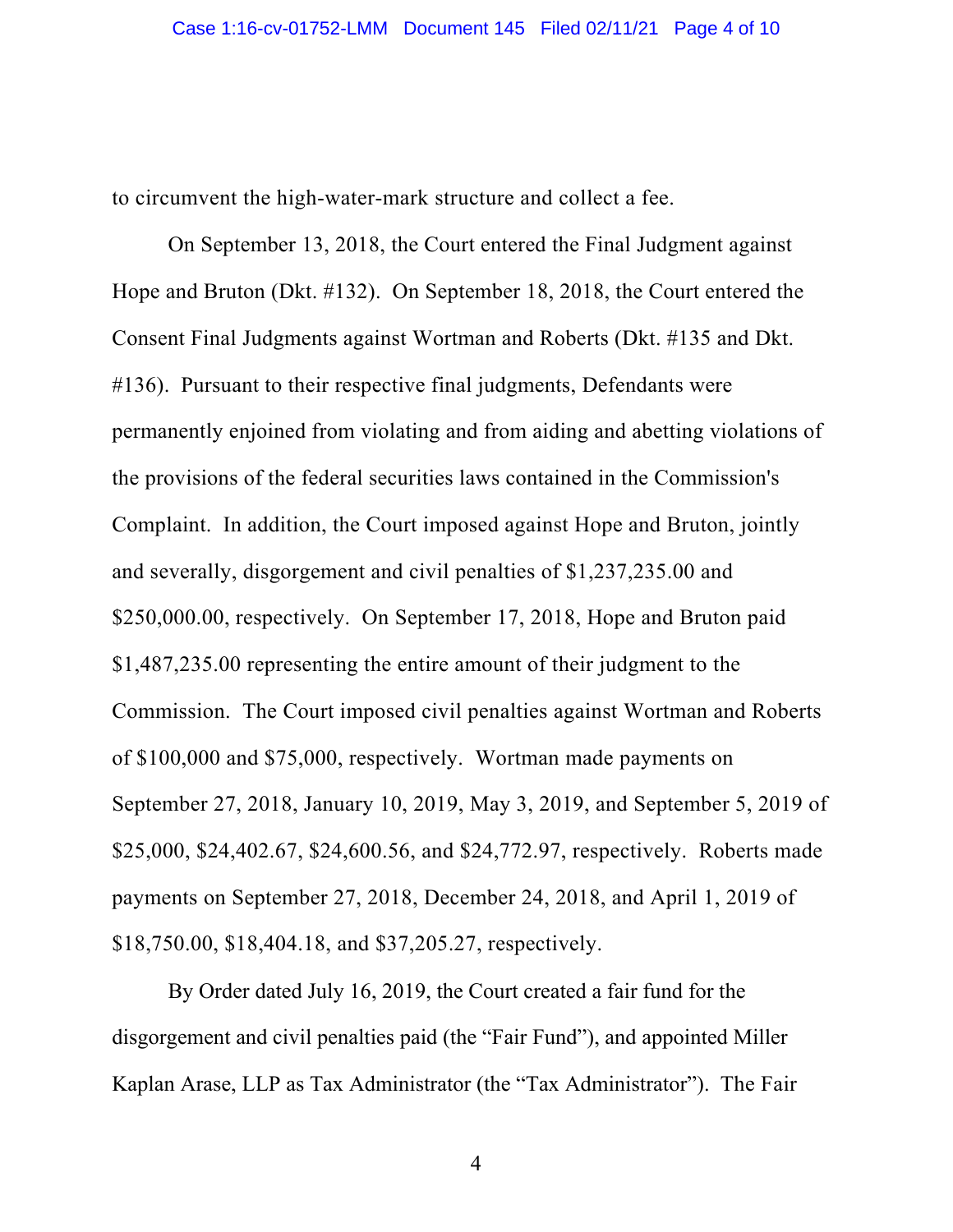Fund is currently on deposit with the United States Treasury's Bureau of Fiscal Service in an interest bearing account. As of December 14, 2020, the balance of the Fair Fund is \$1,689,753.30, including interest earned.

By Order dated November 25, 2019, the court appointed JND Legal Administration ("JND") as Distribution Agent (the "Distribution Agent") charged with facilitating the development of a Plan of distribution for the fund and to administer the Plan.

#### **II. ARGUMENTS**

## **A. The Court May Give Significant Deference to the SEC's Distribution Plan.**

Nearly every Plan to distribute funds obtained in SEC enforcement actions requires choices to be made regarding the allocation of funds among potential investors within the parameters of the amounts recovered. In recognition of the difficulty of this task, Courts give the Commission significant discretion to design and set the parameters of a distribution plan. *See SEC v. Wang,* 944 F.2d 80 (2d Cir. 1991); *SEC v. Levine,* 881 F.2d 1165 (2d Cir. 1989). The Court's review of a distribution plan focuses on whether the Plan is fair and reasonable. *SEC v Fishbach,* 133 F.3d 170, 175 *(2nd Cir.* 1997); *See Official Comm. Of Unsec. Creditors of Worldcom, Inc. v. SEC,* 467 F.3d 73, 81 (2d Cir.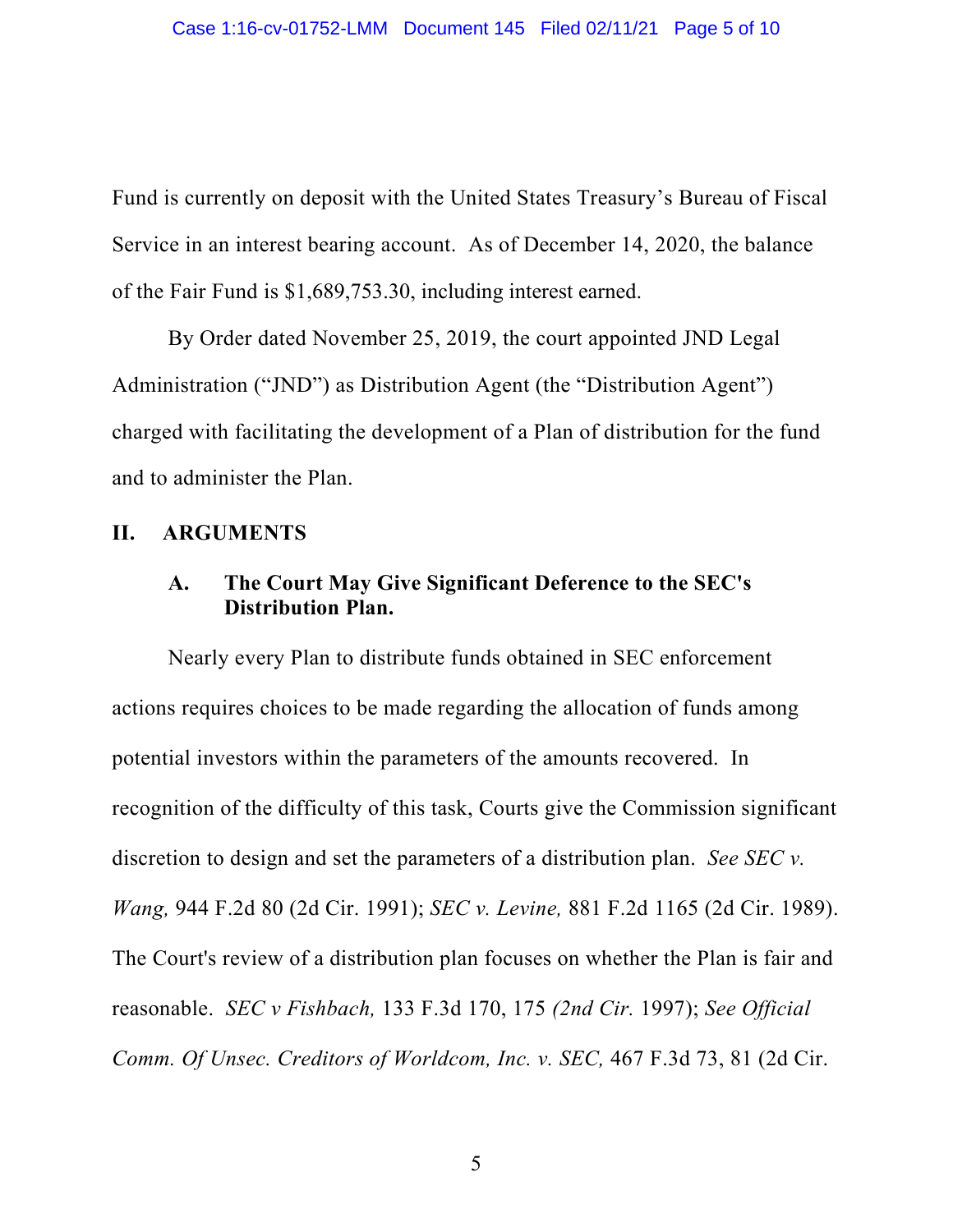2006). ("Unless the consent decree specifically provides otherwise (,) once the district court satisfies itself that the distribution of proceeds in a proposed SEC disgorgement plan is fair and reasonable, its review is at an end."), citing *Wang,*  944 F.2d at 85. For the reasons articulated below, the Commission believes that the Plan for the Fair Fund constitutes a fair and reasonable allocation of the limited funds available and should be approved.

# **B. The Commission's Proposed Distribution Plan Provides a Fair and Reasonable Allocation of the Fair Fund.**

The Commission's principal goal in fashioning a plan is to identify a methodology that would allocate the available funds fairly and reasonably, in a manner proportional to the injury that investors suffered as a result of the actions of the Defendants.

In its Amended Complaint, the Commission alleged that Hope and Bruton perpetrated a scheme ("Scheme Trades") to charge unearned fees to Hope Investments LLC (the "HI Fund"), a fund they managed.

Many of these trades could not reasonably have been expected to generate a profit for the funds, and thus served solely to generate advisory fees for Hope to the detriment of the funds' investors. Up until the filing of the initial Complaint in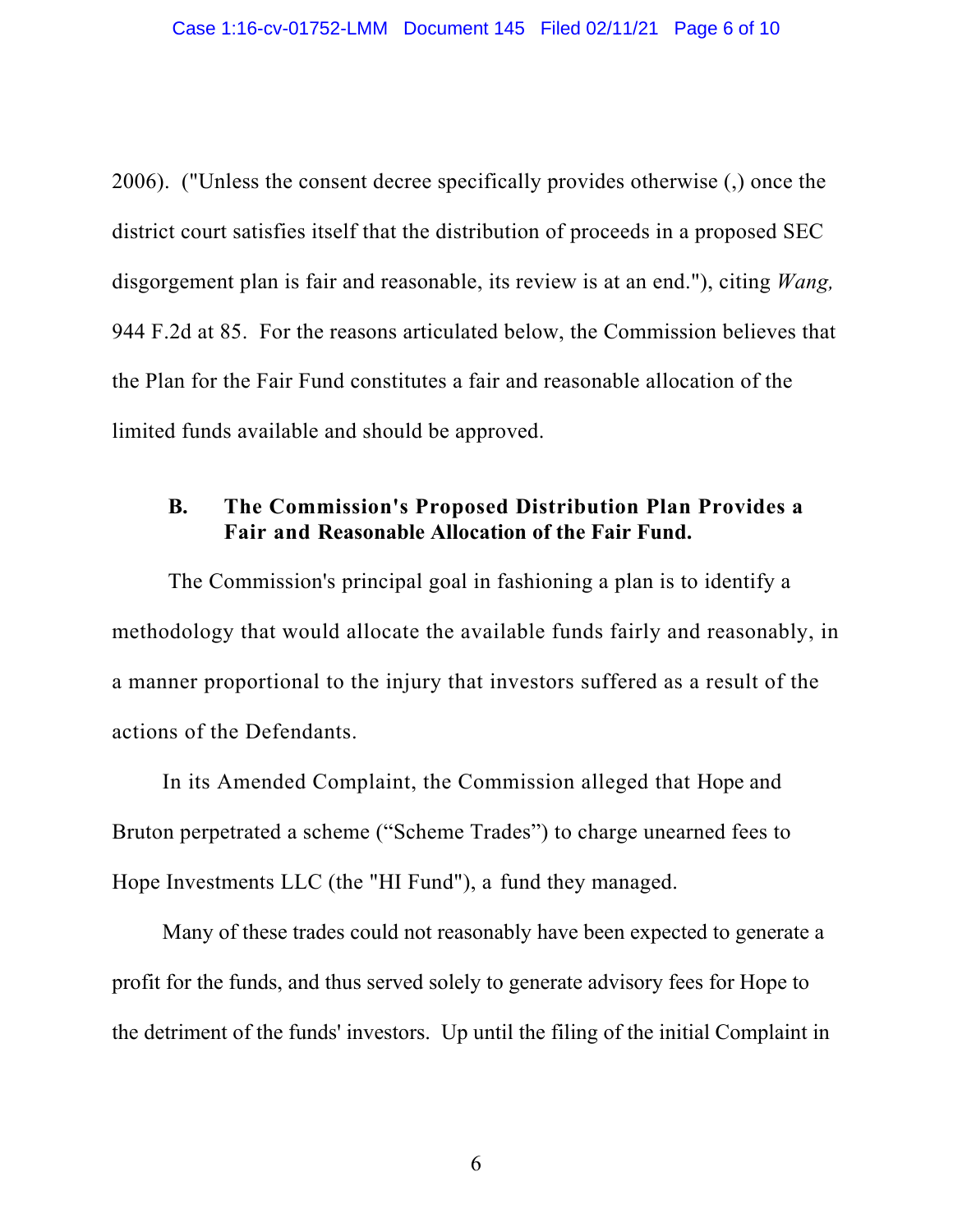this action Hope used the Scheme Trades to avoid realization of more than \$50 million in losses in the HI Fund, while still earning large monthly incentive fees.

The proposed distribution methodology allocates the Fair Fund amongst Potentially Eligible Investors. An Eligible Investor's total Recognized Loss, as determined in accordance with the Plan of Allocation, will be used to determine the amount of their distribution payment. Since the total amount of the Total Recognized Loss of all Eligible Investors exceed the Net Available Fair Fund, the Distribution Agent will distribute the Net Available Fair Fund to the Eligible Investors based on a *pro rata* distribution formula. The Distribution Agent shall determine each Eligible Investor's P*ro Rata* Share based on each Eligible Investor's Recognized Loss divided by the Total Recognized Loss for all Eligible Investors to determine the percentage each Eligible Investor's Recognized Loss represents of the Total Recognized Loss of all Eligible Investors. The resulting percentage is each Eligible Investor's *Pro Rata* Share of the Total Recognized Loss. The Distribution Agent will multiply the Net Available Fair Fund by each Eligible Investor's *Pro Rata* Share to determine each Eligible Investor's Distribution Payment. In no event will an Eligible Investor receive a Distribution Payment totaling more than his, her, or its calculated harm.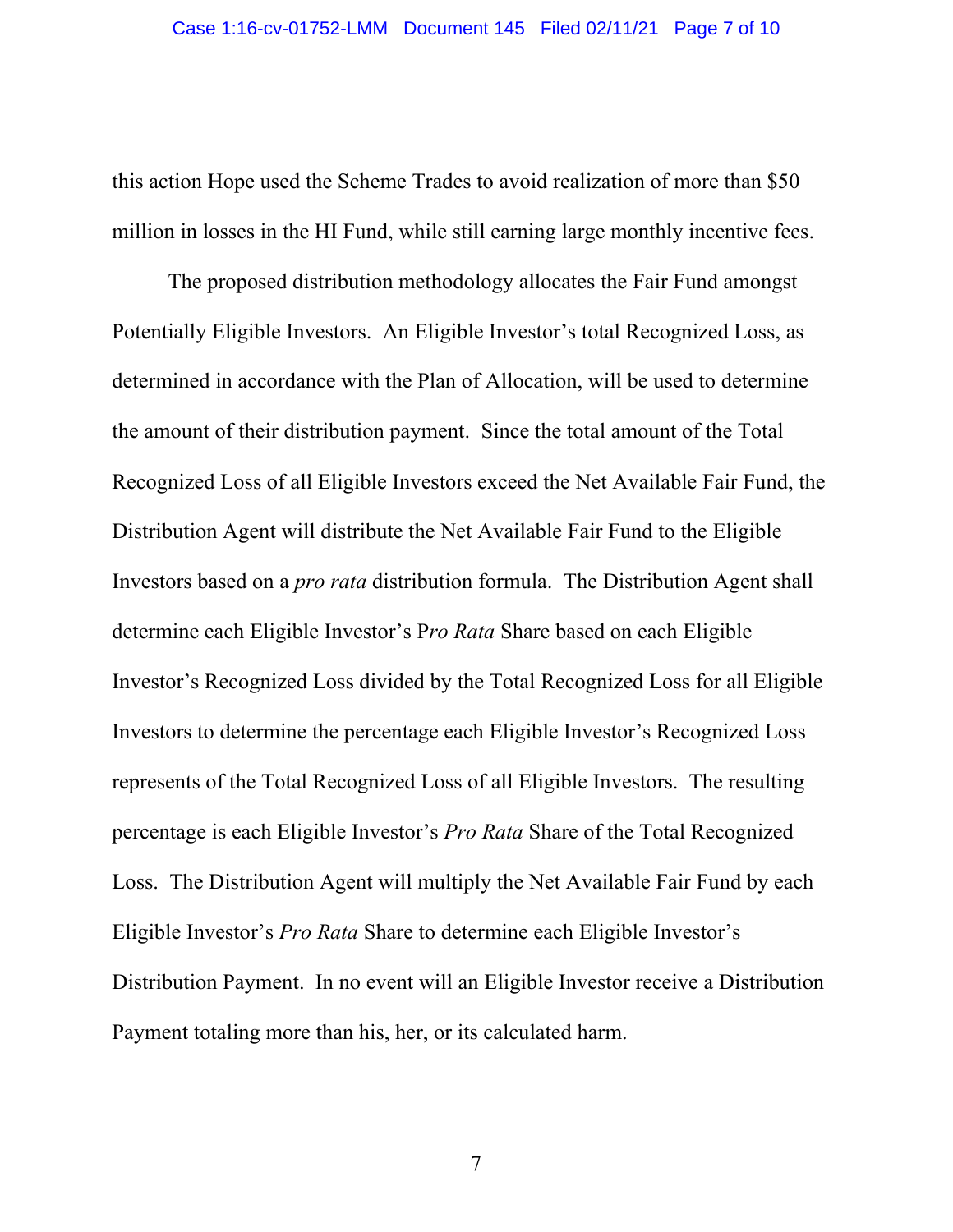#### **III. CONCLUSION**

The Commission believes that the Plan for the Fair Fund should be approved as fair and reasonable. The proposed Amended Plan directs the Fair Fund's proceeds to investors who were harmed by the improper conduct alleged in the Commission's underlying legal action. The Amended Plan reasonably and fairly allocated its funds in accordance with each Eligible Investor's Recognized Loss.

The Amended Plan is attached to this motion as Exhibit A.

Dated: February 11, 2021 Respectfully Submitted,

/s/ Devon A. Brown Devon A. Brown Maryland Bar Trial Attorney Office of Distributions Division of Enforcement U.S. Securities and Exchange Commission 100 F Street, N.E. Washington, D.C. 20549-5876 Phone: (202) 551-4582 Fax: (301) 623-1188 Email: Brownde@sec.gov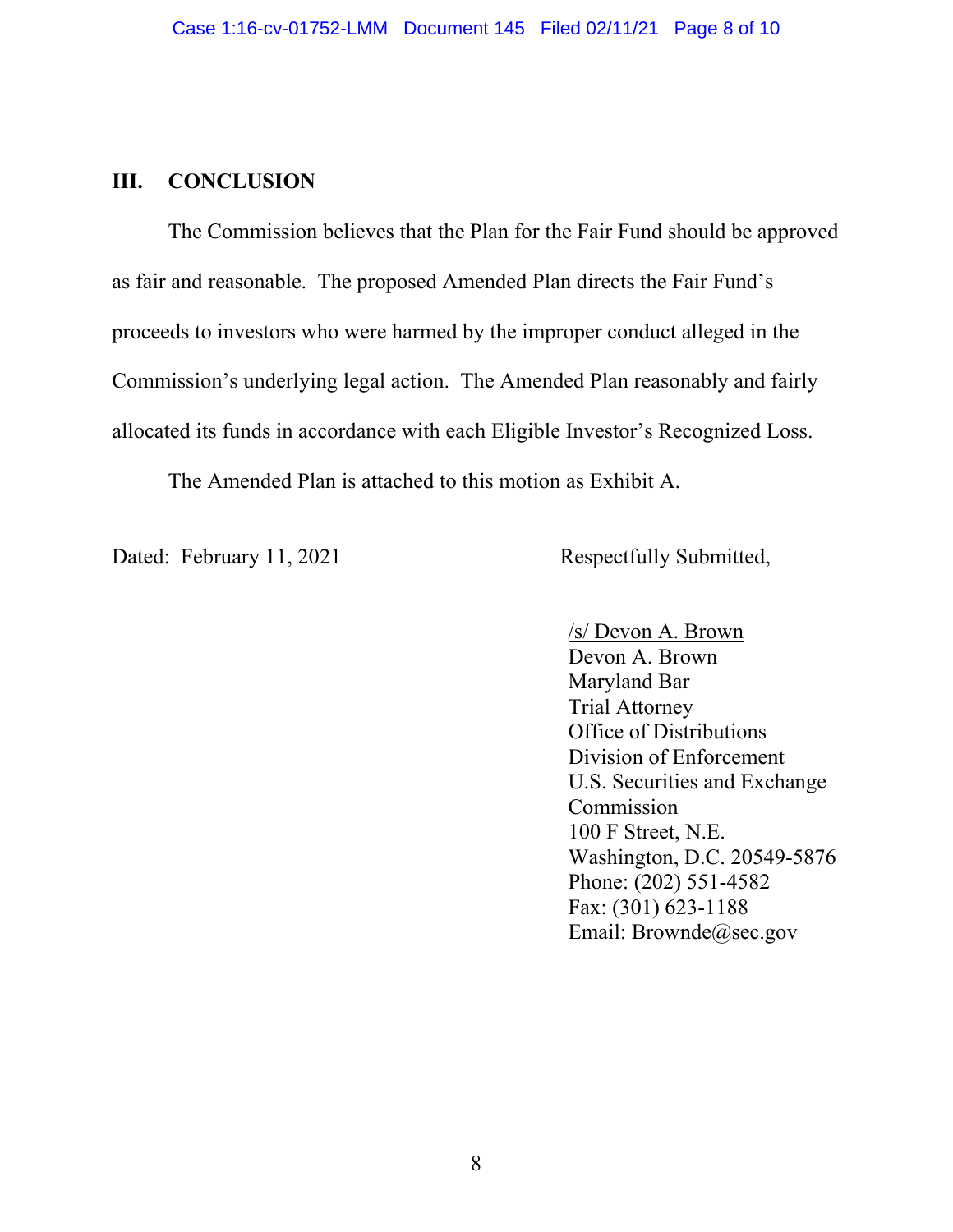### **CERTFICATE OF SERVICE**

I hereby certify that on February 11, 2021, a copy of the Plaintiff's Motion and Memorandum of Law to Approve Distribution Plan along with the Proposed Order were filed electronically. Notice of this filing will be sent by operation of the Court's electronic filing system to all parties indicated on the electronic filing receipt. Parties may access this filing through the Court's system.

> /s/ Devon A. Brown Devon A. Brown